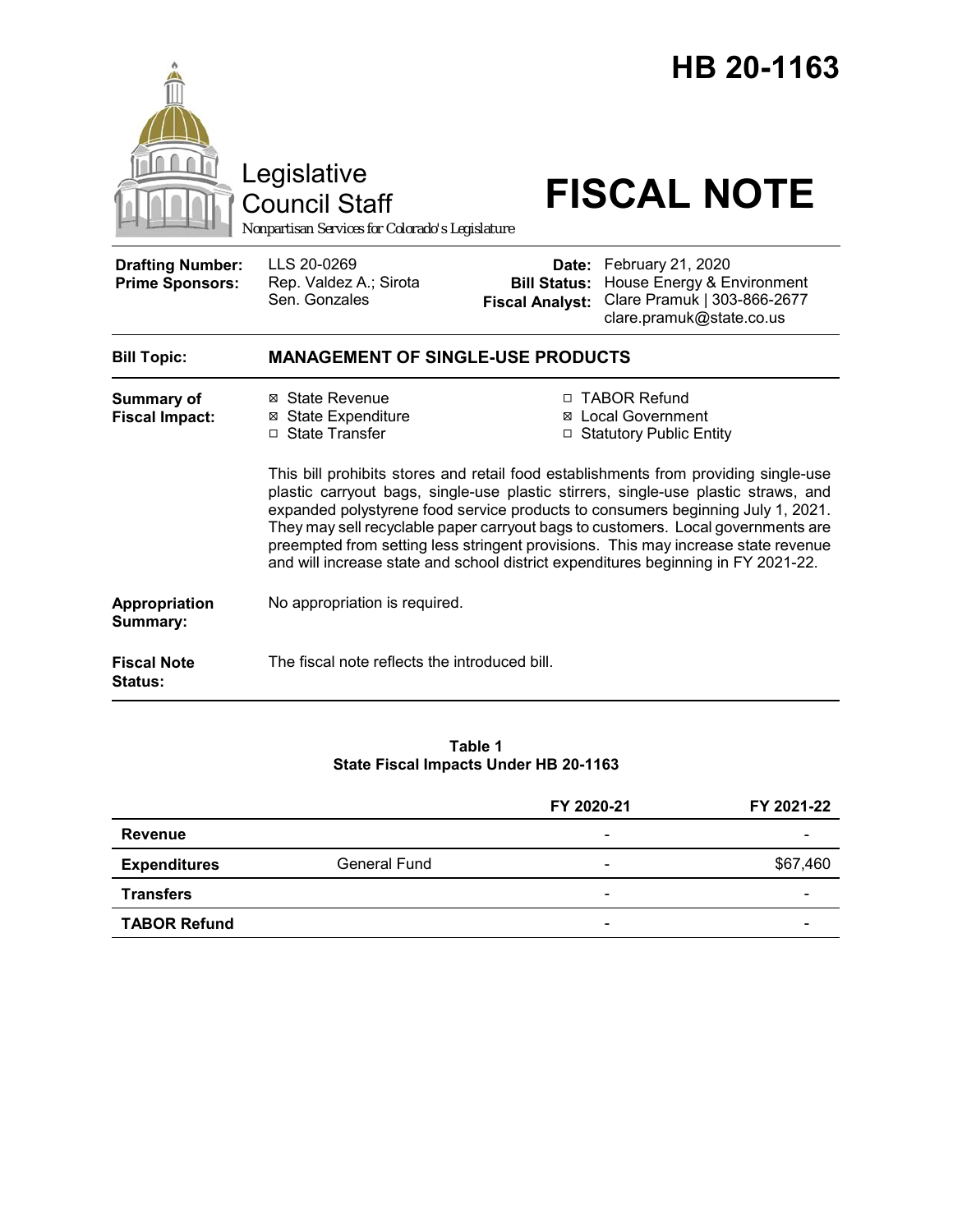February 21, 2020

# **Summary of Legislation**

This bill prohibits stores and retail food establishments from providing single-use products to customers beginning July 1, 2021. This includes single-use plastic carryout bags, single-use plastic stirrers, single-use plastic straws, and expanded polystyrene food service products. Stores and retail food establishments that have an inventory of single-use products purchased prior to July 1, 2021, may continue to use these products until December 31, 2021. They may sell recyclable paper carryout bags to customers for at least ten cents per bag which they can retain in full unless a local government prohibits stores and food establishments from retaining the full charge.

Local governments are preempted from setting less stringent provisions than those specified in the bill. The Executive Director of the Department of Public Health and Environment (CDPHE) is authorized to levy civil penalties and may, through the Attorney General, seek injunctive relief against a store or retail food establishment that violates the prohibition. The Hazardous Waste Commission in CDPHE is authorized to promulgate rules to implement the bill.

### **Assumptions**

The fiscal note assumes that the CDPHE executive director will not levy civil penalties or seek injunctions until July 1, 2022.

#### **State Revenue**

To the extent that stores and retail food establishments violate the prohibition on single-use products, the CDPHE may issue civil penalties. The fiscal note assumes a high rate of compliance and that any revenue from civil penalties will be minimal beginning in FY 2022-23.

#### **State Expenditures**

This bill will increase state expenditures and workload beginning in FY 2020-21 as described below.

**Department of Corrections.** The Department of Corrections is subject to the bill and currently uses some expanded polystyrene in their food service operations. The increased cost to replace the expanded polystyrene products with paper products is estimated to be \$67,460 per year beginning in FY 2021-22, which will be paid from the General Fund.

**Other agencies.** The CDPHE will have an increase in workload to respond to inquiries about the prohibition and once the prohibition is in effect, to investigate alleged violations. Beginning in FY 2022-23, the Attorney General's Office will have an increase in workload to seek injunctions against stores and retail food establishments. The Judicial Department will have an increase in workload from district civil court filings from the Attorney General's Office. These workload increases can be addressed within existing appropriations.